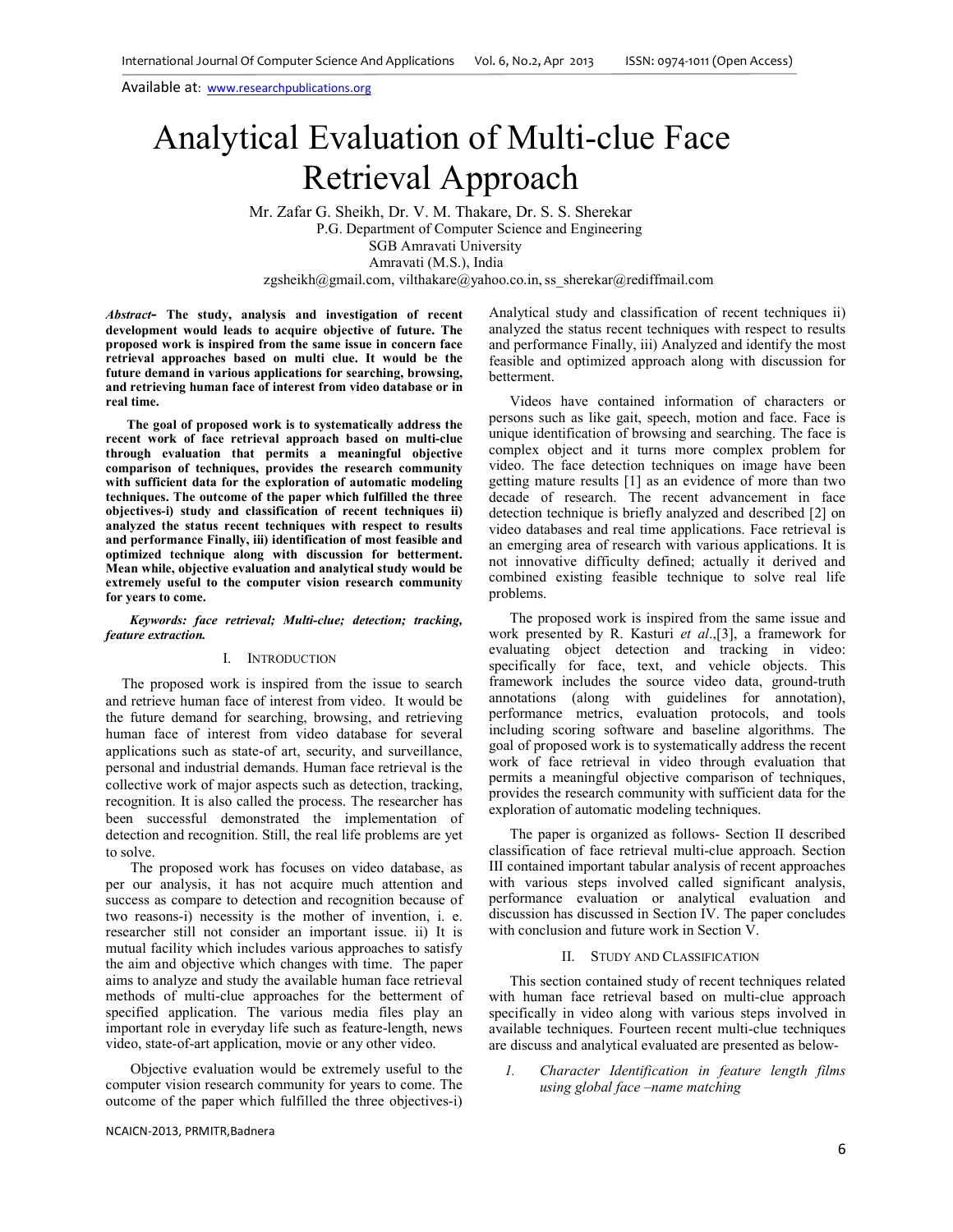The presented approach [4] for the identification of character in feature length films using global face and name matching. Face detected in video and clustered into groups of characters using Earth mover's Distance (EMP) for measure the distance of face tracks. Name affinity built from script. Speaking face tracks to build the face affinity network. Name and face association using matching vertices between two graphs. Multi-view face tracker to detect and track faces on each frame of the video, multi-view face exemplars in a track and finally cluster into groups corresponding to characters and built the face affinity network. Speaking face track detected using Region-ofinterest and SIFT points are extracted and matched between current face image and the previous image. Face represented using Locally Linear Embedding (LLE) for dimensionality reduction. The distance measured between face track using spectral clustering and K dominant clusters from all the detected faces. The minimum distance makes them be treated as the same person due to the partial similarities. Kmeans clustering is performed to group the scattered face tracks which belong to the same character. The noise clear from clustering results with pruning method the marginal points which have low confidence belonging to the current cluster. The face-name association performed using affinity network in their own domain.

# *2. Speaker retrieval for TV show video*

The retrieval of speaker in TV show programs [5] has presented using their names as the query. The framework divided into two parts, visual processing part that focuses on shot segmentation and clustering of the same person with different occurrences together and locate their faces spatially and identify association part which focuses on solving the ambiguities between present faces and who and when speaks information. For the face detection, multi-view frontal face detector implemented in OpenCv by Viola and Jones used on every frame. The face is tracked by mean shift color tracker using color histogram or kernel density estimate of model and target image.

### *3. Multimodal Person Search and Retrieval*

Towards person Google: multimodal person search and retrieval [6] is a new search and retrieval approach. Content based on multimedia retrieval systems have been automatically indexing and retrieval multimodal person from video. The system work separately for audio and video segmentation, feature extraction and segment matching. The feature exaction from audio using mel frequency cepstral coefficient (MFCC). The temporal characteristics of audio data within segment reduce using multivariate Gaussian distribution. The audio segments are compared by applying Bayesian information Criterion (BIC) on computed the distance between two segments. For visual analysis face region determined based pupil position and anthropometric model. To handle the illumination changes, statistical normalization methods are applied globally and locally. The extracted features were reduces using PCA and the features were matched with database using Euclidean distance. The multimodal fusion consists of audio and visual score. Score

has normalized with different characteristics at last the score fusion performed. It is fusion of face detection and speaker segmentation for person retrieval.

### *4. face indexing system for actor –based video service in an IPTV environment*

Jae Young choi et al. [7] proposed system for automatic system for indexing faces of actors. It consists of two parts, first to construction of FR engine using web and second is video face recognition. Using internet connect of STB, actor names are retrieved from online drama and movie information provider. For the second part, faces are clustered using colour histogram for computing each video frame for grouping the same subject into single subject cluster and face images of different subjects included in different clusters. The Hierarchical agglomerative clustering (HAC) has used for clustering, which terminates on threshold. The extraction of colour face features performed by the query face images (RGB) converted into different colour space like YIS or HSV images and extract features from these colour component vector creations. The extracted features from different colour components are concatenated. The face recognition has performed using weighted colour feature fusion, which dealing with several defective face images in a cluster which may contain variation in terms of viewpoint, illumination and compression artifacts. The elements penalty based Minowski, includes standard deviation from sample of feature vectors.

## *5. Estimate discriminant coordinates*

In [8], authors proposed the face under pose variation of expression and illumination detection by Kernel PCA (kPCA) and discrimination for set and the rectification of canonical pose performed by running. Each SVM over image and performed affine transformation which best map detected points tp canonical features. kPCA performed to reduce dimension and LDA to project data into space that for the discrimination task. The Nystram Approximation performs on kPCA dataset because its too large opt as kernel matrix. Finally the clustering is used to clear up the semisuper used database with error and new discrimination provide better representation of identification and re-cluster it in a modified K-means clustering.

#### *6. Audio and visual information*

Zhu Liu and Yao Wang [9] have investigated major cast detection in video by using both speaker and face information. The approach involves three steps. First step is speaker boundaries detection and clear speech extraction using GMM classifier. It has been covered the comparison of GMM classifier and SVM classifier. Simulated results are generated by GMM is better as compare to SVM. Then speaker segmentation and clustering using GMM distance metric with divergence. The second step to face detection in still image using fast template matching which detect multiple faces from still image. The face tracking and clustering involve. Video shot segmentation with distance of color histogram and face tracking within each shot using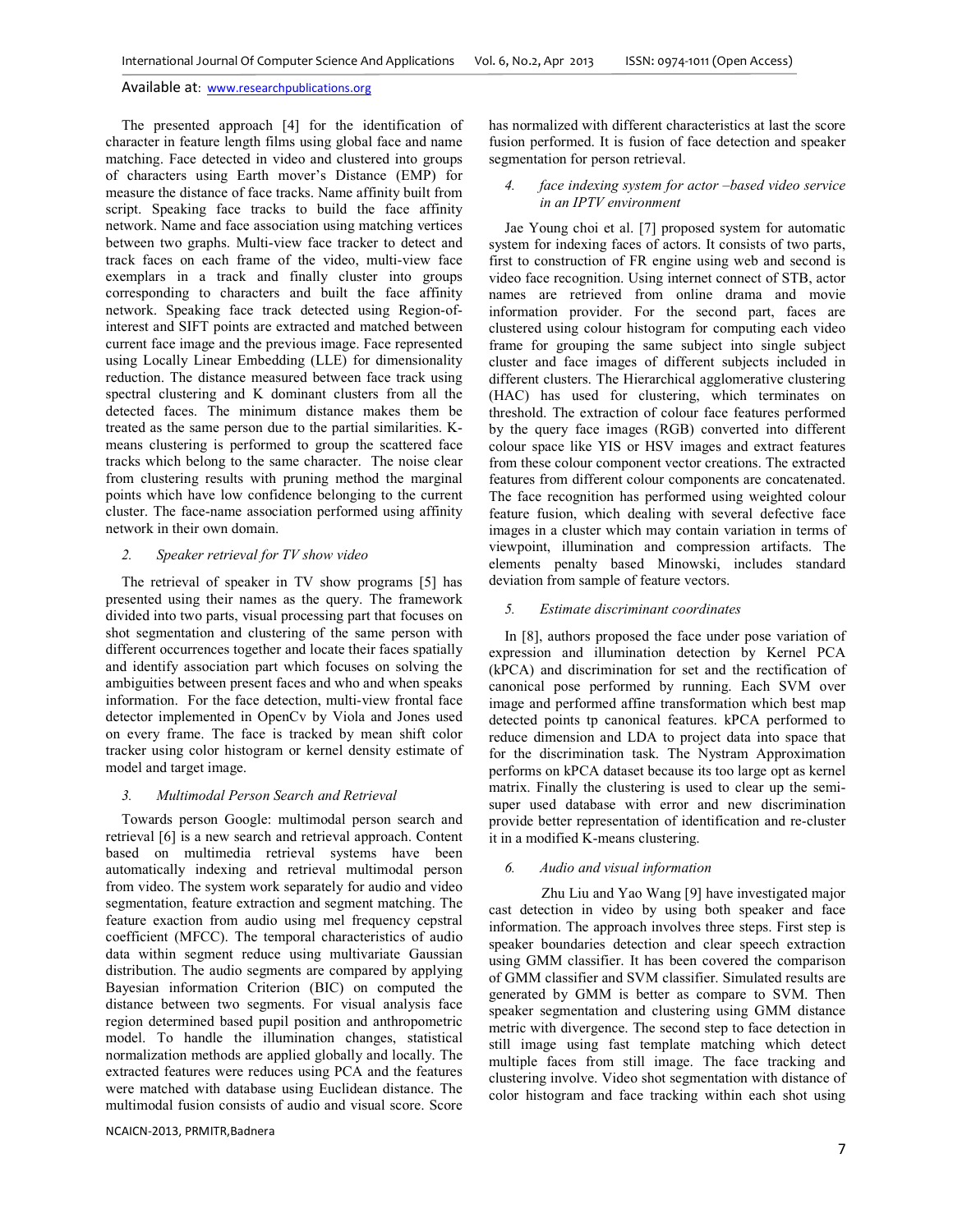face template. Third and last step, integrated speaker and face correlation matrix i.e. speaker face –correlation matrix.

## *7. Local features and Statistical-Structural learning*

In [10], an integration of statistical and structural information that uses the local feature constructed from coefficient of quantized block transforms which is use in video compression. Under quantization and performing statistical histogram of the local features treated as vectors and similarity measure. The image is decomposed into subarea called as local feature using quantized block transforms. Quantized coefficients of block transform are used for construction of local features and description called as feature vector. Ternary feature vector (TFV) structure from the collection of same order transform coefficient boring transformation blocks. Statistical information compared using TFV histogram based on 0th and 4th transform coefficient which represent different types of information about local feature. Structural description of pattern is represented by sub area histograms. Three aspects for pattern retrieval 1st is the set of local features which is robust from perceptual point of view is not selected arbitrarily but by adjusting the quantization level of block transform. 2nd size of selected feature histogram and last is scope of structural information.

## *8. Video Shot Retrieval for Face Sets*

The work suggested by J Sivic et al., [11] for frontal face detection has been performed on every frame of the movie. This is achieved by first running a general purpose region tracker called affine covariant region tracker by J. Sivic et al this tracking algorithm can develop tracks on deforming objects. Resultant, person's face can be tracked with significant pose variation and expression changes, but tracking is done offline. A single shot contains hundreds of frames with possibly one or more detected faces and the detected faces generally connected by several region tracks. A single-link agglomerative grouping strategy is used to merges face detection into larger group starting from most closest(most connected).

Each face sets (face-track) are described by a collection of five affine transformed local spatial orientation fields based around facial features. The entire set represented as a single distribution over local feature descriptors. The facial features( left and right eyes, tip of nose and center of the mouth) localized allows to local face descriptors and affinely deform support regions to normalize for pose variation. A probabilistic part-based "constellation" model of faces is used to modal the joint position(shape) and appearance of the facial features. Facial features are located by searching for joint position of the features which maximizes the posterior probability of the feature positions and appearance. Each face in the set is represented as a collection of five local overlapping parts( SIFT descriptors)placed at the detected feature locations( eyes, mouth, nose and mid point between eyes)[11].

## *9. Film Character Retrieval In Feature-Length Films*

Ognjen Arandjelovie et al. [12] has proposed approach to recognize all the frontal faces of a character in the movies or situation comedy . given a small number of query faces. The recognition method based on cascade of processing steps that normalized the effect of changing imaging environment, particularly in three areas suppress the background of face, pose refinement to optimize the registration and used robust distance to a sub-space to allow for partial occlusion and expression changes.

Ognjen Arandjelovie et al. [12] considered content-based multimedia retrieval setup to retrieval and rank by confidence from film shots. A query consists of user choosing the person of interest in one or more key-frame. A face detection stage has performed by local implementation of 3D object detection based on correctly detection of both eyes and mouth, are visible. The proposed approach consists of computing the low distance in numeric value, a distance, expressing the degree of belief that two images belongs to same person and computing a series of transformation of the original image.

## *10. Scalable Face Image Retrieval*

In [13], authors aims to build scalable face image retrieval system by using both local and global features for face representation. The first step is locate component-based local features that encode geometrical constraint and robust to pose and expression variation. The special properties of faces has exploit to design new component-based local features in indexing stage, which are subsequently quantized into visual words using identify-based quantization scheme. By using a very small Hamming signature (40 bytes) encode performed on the discriminative global features for each face. In the retrieval stage, candidate images are first retrieved from the inverted index of visual words and than new multireference distance to rerank the candidate images using the Hamming signature.

## *11. Face Verification and Image Search*

Neeraj Kumar *et al.,* [14] proposed face verification and image search using describable visual attributes. The face images were collected from the varieties of online sources used for collecting face images from search engines like Yahoo Images, flicker. OKAO face detector has been applied to downloaded images to extract faces. The attributes were collected and labels were identified by using Amazon Mechanical Turk service. Learning an attribute or simile classifier consists of fitting a function to set of labeled training data. The face images are first aligned using affine transformation and mask out the background prior to feature extraction to avoid contaminating the classifier. Each region extracted has different information on feature type such as pixel value types(RGB, HSV, intensity, edge Magnitude and edge Orientation), normalization(mean , energy) and aggregation(histogram, mean/variance). All types of low level features extracted from whole face. The SVM classifier with RBF Kernels, trained using libsvm performed grid search. The simile classifiers are used to recognized similarity to part of a reference person's face in many images. The trained SVM used to distinguish a region (e.g., eyebrows, eyes, etc) on their face from the same region on other faces. Face verification performed by training a verification classifier by SVM with an RBF kernel. To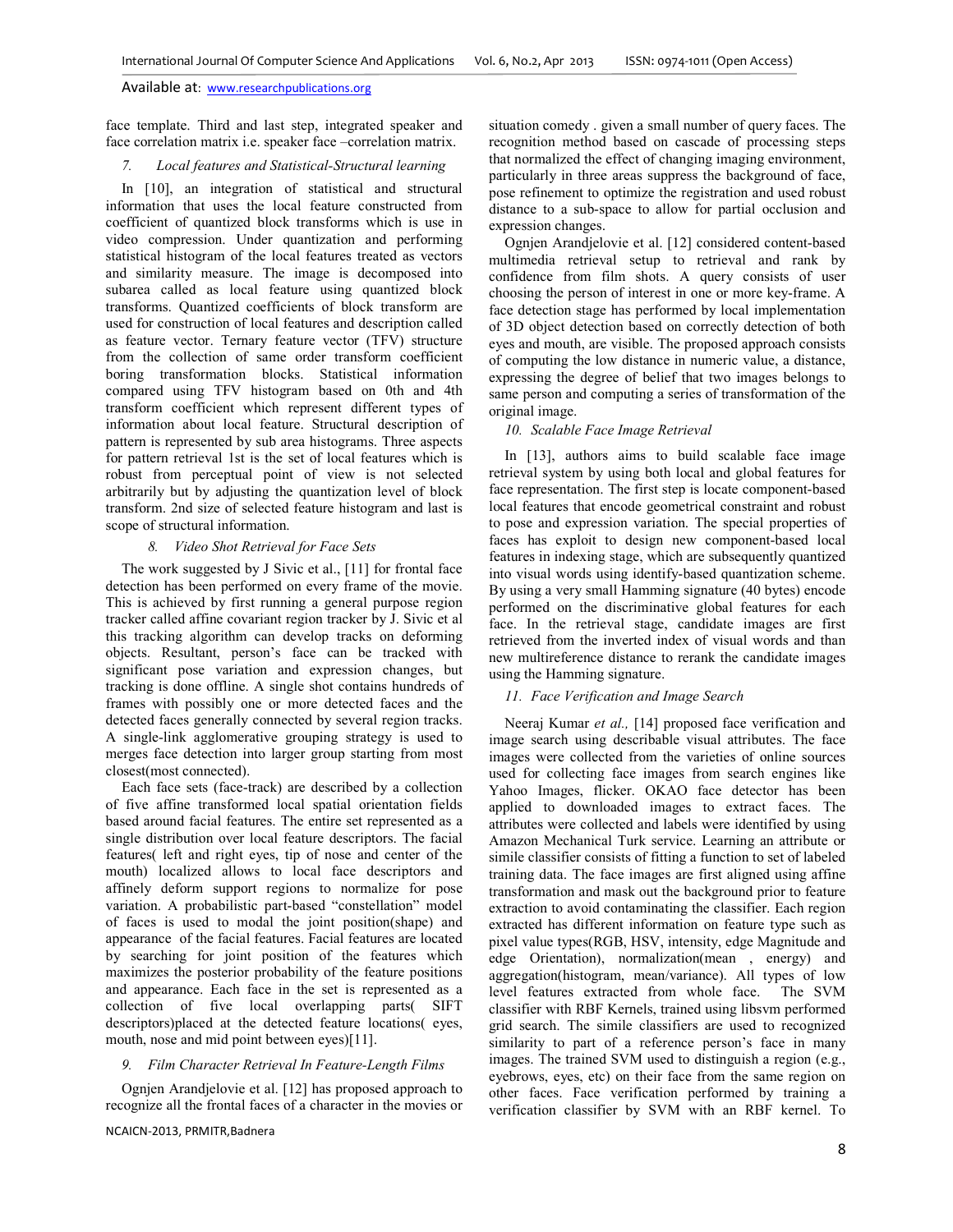search results are ranked by confidence by computing distance to classifier decision boundary as a measure of confidence. Combined confidence and final ranking on relevance used for multiple queries. The confidence converted into probabilities by fitting Gaussian distributions on attribute score. Images with high confidences for all attributes are shown first.

# *12. Face Image Retrieval Using Genetic Algorithm*

In [15], authors proposed the method using genetic algorithm and bag of pixel for face image retrieval. The Maximum of likelihood Gaussian covariance estimator gives rise to an estimate of permutation matrixes that aligned images into minimally low-dimensional subspace which is preprocessing for PCA. The 9 color features are selected in 2 RGB and HSV environments. The 18 features for any image studied into two different color environments. The similarity comparison for input images with image database using Euclidean distance and for changed images with respect to rotation and enlargement is SPIRMAN cohesion coefficient. The genetic algorithm is based on fitness function to reduce number of features and choose more efficient features.

## *13. Interactive person re-identification*

The system which is analyses video using shot boundary detection and face tracking component has presented [16], and then extracts features which is used for retrieval. The four main features of system, track the person successfully using face tracker by M. Fischer across pose changes. Second, robust face recognition algorithm based on local features appearance to match the tracks. In third, retrieval process, a query built by collecting all face images of the track and user selected by clicking in face images. System searches very close matches to any images in the query sets, new search performed using enlarged query set. The features are extracted using local appearance from cropped face image to 64 X 64 pixels without alignment step. Discrete cosine transform (DCT) is applied to each blocks and the DCT coefficients are ordered using zig-zag scanning. The order coefficients are used to build local feature vector, which is normalized to unit norm in order to reduce the illumination effect. Person re-identification has been done with interactive feedback, system automatically searching for track with a distance to one of the tracks in the query set that is lower than some threshold. Track distance is the minimal L1-distance of any two feature vector extracted from the tracks.

## *14. Face Image Retrieval Based on Vertical Web Image Retrieval*

Ran Zheng *et al.,*[17] has demonstrated vertical web retrieval framework using combined semantic and visual features. It divided into three parts: data resources, algorithm resources and processing layer. Data resource stored databases including raw website database, web images image feature, semantic database and knowledge database. The algorithm provides processing such as design of crawler, filtering, word segmentation, feature vector extraction and others. The processing layer includes work such as data gathering, exclusion of image, index construction and other. The special techniques used such as data gathering of special field, word segmentation in special area, automatic filtering of non-specific image.

#### III. PERFORMANCE EVALUATION AND DISCUSSION:

The analysis of the different approaches concerned in table1, the approaches have different objectives to deal in real life problems. The major concern of the analysis is to evaluate the performance. For the evaluation as a part, consider the objective that the human face retrieval suing multi-clue features.

The recent available techniques has been studied and classified according to types of approach has been used. There are approaches like Feature invariant, template and appearance based. The features invariant based approach based on structural features; however template based approach based on defined or trained template. In contrast to template matching, the models (or templates) are learned from a set of training images which capture the representative variability of facial appearance. These learned models are then used for detection called as appearance based methods [2].

The techno-critical analysis (Table 1) presents the involvement of different major and minor aspects of human face retrieval from video. The detection involved the location of face image if present. Whereas, tracking approach, tracks the face image (template) or points in video sequences. The different features of face images were extraction and represented after normalization. The face image has classified from the background or other effects. However the matching and recognition are the final parameter for the identification. Since sometime training images need to make a final face image representation. According to the user requirements, the different parameter involves to make a complete face retrieval process successful.

We investigated that multi clue based approaches leads to more accurate results as compared to others classified techniques, however it requires more processing speed. It may leads to fail to real life situation. The chronological amalgamation of holistic and part-based approach may leads to good results with best performance.

The Multi-clue approach has the highest number of approaches because of wide varieties of combination. In future, it can be identified sub categorized according to (table 1) or by considering other widespread and significant specification. It is find out that, the 11 different performances out of 14 available approaches for mean precision rate. The three approaches did not have precision rate, so the average precision rate in accordance with the 11 available approaches. The highest precision rate is 93% and lowest is 85.99% and the average precision rate 89.59%.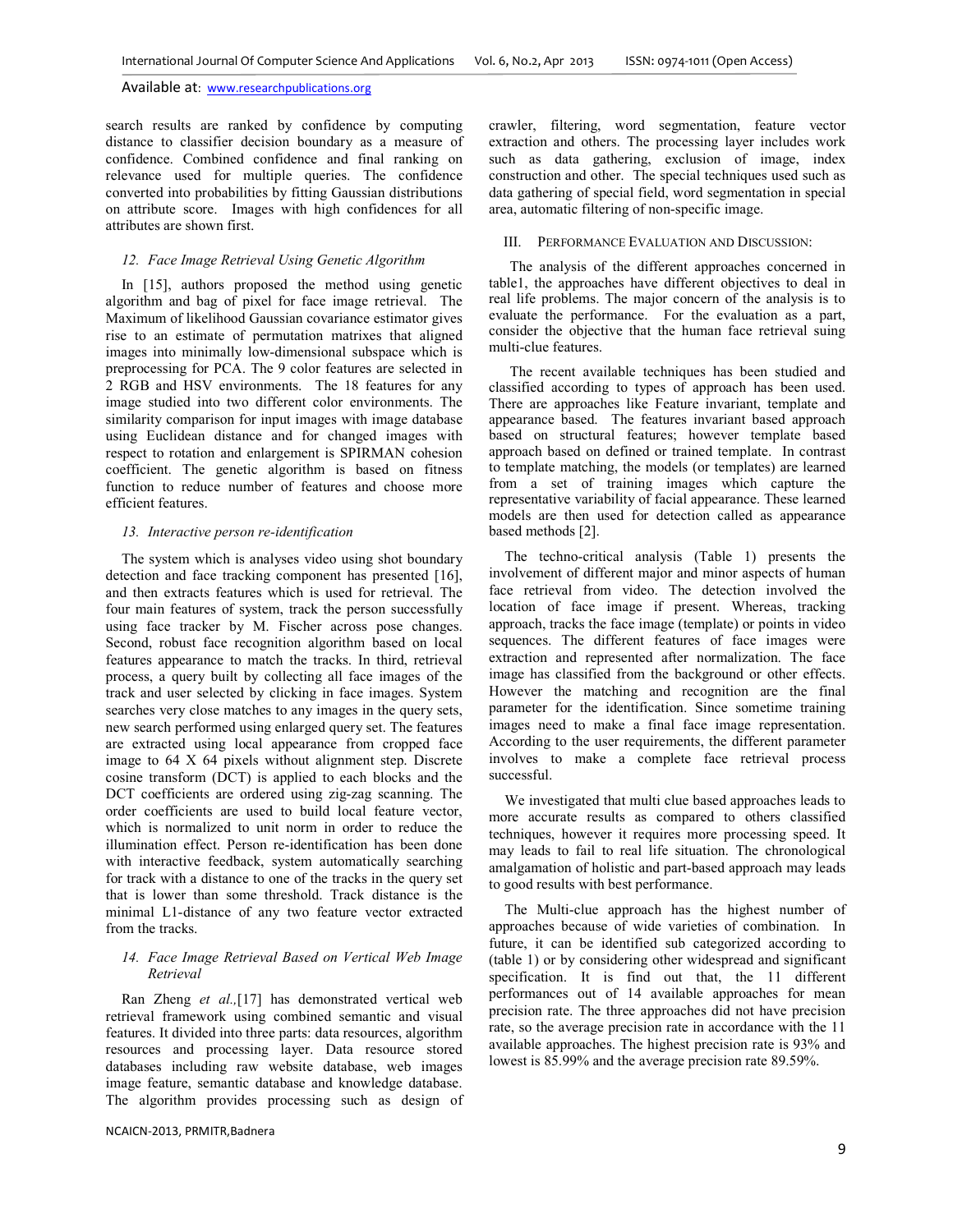#### IV. CONCLUSION AND FUTURE WORK

The study and analysis would help to identify problems in current techniques and improved by eliminating it. The proposed work provides a review and analysis of latest different available approaches for human face retrieval with multi-clue. The study leads towards development of improved approach or method which has reduced the existing limitation of system. With the help of above study, the decision has been made for making the framework which provides feasible solution.

The work has been extended for the various objectives such as searching, browsing and indexing. Meaningful objective comparison of techniques would provide the research community with sufficient data for the exploration of automatic modeling techniques. We explored the study and analysis for any other available and latest relevant approaches with suitable classification. This work would be extended with using scientific tools and data for evaluation and performance analysis. The useful investigation has sum up with better results in terms of accuracy and speed under the assumption that human face retrieval from video databases.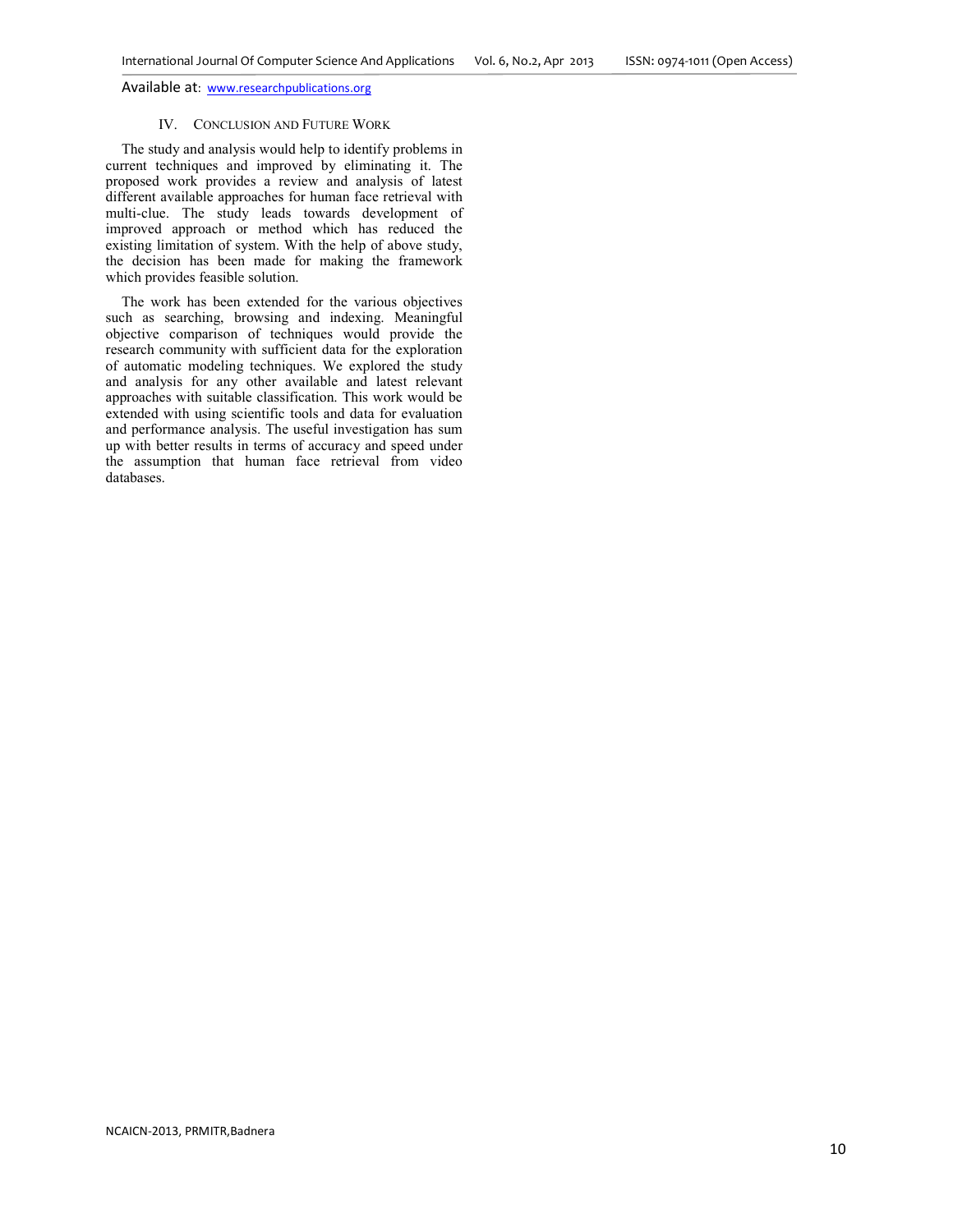| Approach of                                                               | <b>Steps used in Approach</b>                                                      |                                                                              |                                                                     |                                                                                                       |                                                                           |                                                       |                                                       |                                          |                                                                            |                                                                      |
|---------------------------------------------------------------------------|------------------------------------------------------------------------------------|------------------------------------------------------------------------------|---------------------------------------------------------------------|-------------------------------------------------------------------------------------------------------|---------------------------------------------------------------------------|-------------------------------------------------------|-------------------------------------------------------|------------------------------------------|----------------------------------------------------------------------------|----------------------------------------------------------------------|
| implementat<br>ion                                                        | Face<br>detection                                                                  | Tracking                                                                     | Feature<br>extracti<br>on                                           | Normali<br>zation                                                                                     | Matching                                                                  | Representa<br>tion                                    | Classificatio<br>$\mathbf{n}$                         | Training<br>data                         | Recognition                                                                | Other<br>techniques                                                  |
| 1. Affinity<br>network<br>based global<br>face-name<br>matching[4]        | Earth<br>mover's<br>Distance(<br>EMP)                                              | Multi-<br>view face<br>tracker                                               | spectral<br>clusterin<br>g and K<br>dominan<br>t clusters           | K-means<br>clusterin<br>g                                                                             | Matching<br>face tracks<br>with<br>(Euclidean<br>distance)                | Locally<br>Linear<br>Embedding<br>(LLE)               | K-means<br>clustering<br>between face<br>track        | Did not<br>used<br>training<br>data      | Gaussian<br>Mixture<br>Models(GM<br>M)                                     | Faces grouped<br>in each shot                                        |
| 2.IDU<br>system[5]                                                        | Viola and<br>Jones<br>detector<br>enhancem<br>ent by<br>Lienhart                   | Kernel-<br>based<br>tracker<br>using<br>radial<br>basis<br>function(<br>RBF) | 13 facial<br>features                                               | Affine<br>transfor<br>mation                                                                          | Set of<br>posteriors<br>(Max-max<br>or max-sum<br>$\lambda$               | 13 facial<br>features                                 | Random-<br>ferns<br>classifier                        | Cascade<br>face<br>detector              | Pictorial<br>structure<br>$model(9)+4$<br>additional<br>facial<br>features | 40 ferns of 17<br>levels                                             |
| 3.<br>Multimodal<br>fusion<br>system $[6]$                                | pupil<br>positions<br>and<br>anthropo<br>metric<br>face<br>model                   | Did not<br>used<br>tracker                                                   | <b>PCA</b>                                                          | z-score                                                                                               | Euclidean<br>distance                                                     | PCA                                                   | pupil<br>position and<br>anthropometr<br>ic model     | multivariate<br>Gaussian<br>distribution | Score level<br>fusion(produ<br>ct, sum, min,<br>max)                       | fusion<br>score<br>performed                                         |
| 4. Weighted<br>feature<br>fusion<br>scheme[7]                             | Face<br>clustering<br>Hierarchic<br>al<br>agglomera<br>tive<br>clustering<br>(HAC) | faces<br>are<br>clustered<br>using<br>colour<br>histogram                    | Color<br>compone<br>$nt$ (YIO)<br>face<br>features                  | z-score                                                                                               | Nearest<br>Neighbor<br>classifier                                         | Color<br>component<br>vector<br>creation              | Hierarchical<br>agglomerativ<br>e clustering<br>(HAC) | Did not<br>used<br>training<br>data      | Weighted<br>color<br>features<br>fusion                                    | Shot<br>segmentation<br>color<br>by<br>histogram                     |
| 5. Estimate<br>discriminant<br>coordinates<br>[8]                         | Nystrom<br>Approxim<br>ation                                                       | Did not<br>used<br>tracker                                                   | kPCA<br>and<br><b>LDA</b>                                           | Cholesk<br>y<br>Decomp<br>osition                                                                     | Low<br>likelihood<br>with<br>threshold                                    | Cluster                                               | Modified K-<br>means<br>clustering                    | Did not<br>used<br>training<br>data      | Nearest<br>Neighbor                                                        | Merging<br>clusters                                                  |
| 6. Audio and<br>visual<br>information<br>$[9]$                            | Face<br>template<br>matching                                                       | Skin color<br>distributio<br>$\mathbf n$                                     | Skin<br>tone<br>color                                               | Generati<br>ng<br>Average<br>face<br>template                                                         | Average<br>face<br>template<br>matching(<br>maximum<br>Matching<br>Value) | Face<br>template                                      | Face track<br>clustering                              | Average<br>face<br>template              | $\chi^2$<br>Distance in<br>color<br>histogram                              | Shot<br>segmentation<br>by<br>color<br>histogram                     |
| 7. local<br>features and<br>Statistical-<br>Structural<br>learning $[10]$ | Searching<br>best<br>subarea                                                       | Did not<br>used<br>tracker                                                   | discrete<br>cosine<br>transfor<br>m(DCT)<br>block<br>transfor<br>ms | lower-<br>order<br>AC<br>coefficie<br>nts                                                             | Histogram<br>matching                                                     | Histogram<br>of Ternary<br>feature<br>vector<br>(TFV) | <b>TFV</b><br>Histogram<br>using single<br>subarea    | Training<br>images                       | Histogram<br>matching                                                      | Statistical-<br>Structural<br>learning<br>Approach                   |
| 8. Spatial-<br>temporal<br>system $[11]$                                  | Propagati<br>on<br>probabilit<br>y                                                 | attine<br>covariant<br>region<br>tracker                                     | Principal<br>Compon<br>ent<br>Analysis                              | local<br>face<br>descripto<br>and<br>$\mathop{\text{rs}}$<br>affinely<br>deform<br>support<br>regions | <b>Histograms</b><br>compared<br>using $\chi^2$                           | overlapping<br>five SIFT<br>descriptors               | histogram                                             | Principal<br>Component<br>Analysis       | probability<br>density<br>function                                         | Face<br>exemplars<br>(Region<br>tracking)                            |
| 9. Cascade<br>approach[12]                                                | <b>SVM</b><br>based<br>detector                                                    | Did not<br>used<br>tracker                                                   | <b>SVM</b>                                                          | Backgro<br>und<br>removal,<br>band-<br>pass<br>filtering,<br>rank<br>matchin<br>g                     | Threshold                                                                 | Face<br>registration<br>using facial<br>features      | Background<br>removal                                 | $\ensuremath{\mathrm{SVM}}\xspace$       | Comparing<br>face<br>signature<br>image                                    | illumination is<br>normalized by<br>using<br>band-<br>pass filtering |
| 10. Local<br>and<br>global                                                | Viola and<br>Jones<br>Detector                                                     | Did<br>not<br>used<br>tracker                                                | total 175<br>grid<br>points                                         | similarit<br>y<br>transfor                                                                            | histogram<br>based<br>T3hs2                                               | . Local and<br>global                                 | Did not used                                          | Did not<br>used<br>training              | nearest-<br>neighbor<br>search using                                       | Hamming<br>signature,<br>Rerank                                      |

|  |  | TABLE I. SIGNIFICANT ANALYSIS OF FACE RETRIEVAL(MULTI-CLUE) TECHNIQUES |  |
|--|--|------------------------------------------------------------------------|--|
|--|--|------------------------------------------------------------------------|--|

NCAICN-2013, PRMITR,Badnera